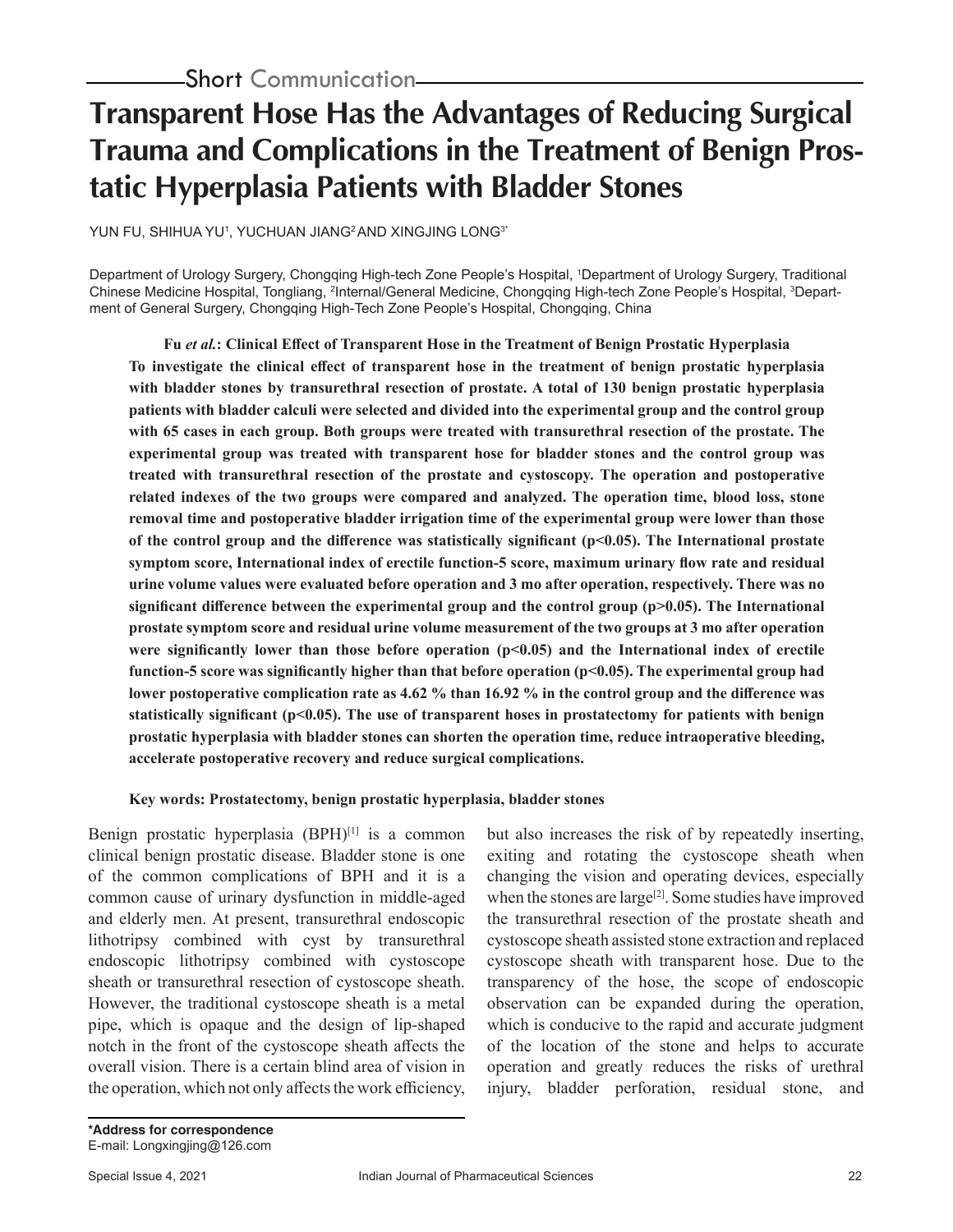postoperative infection<sup>[3]</sup>. However, there are few studies on whether there is an advantage in the influence of surgical effect and postoperative erectile function. This study explored the clinical application value of transparent hose in the treatment of BPH patients with bladder stones by transurethral resection of the prostate, which is reported as follows. A total of 130 BPH patients with bladder stones admitted to our hospital were selected for clinical research. They were randomly divided into the experimental group and the control group with 65 cases in each group. The study subjects were selected from August 2016 to February 2019. Inclusion criteria-BPH, bladder stones in the diagnosis of reference to the people's health press (Endourology) [4] in the 3rd edition of the standard; Patients were confirmed by computed tomography (CT) urography, urinary system X-ray and ultrasound; Patients aged 19- 79 y; Bladder stone diameter >2.0 cm; This study met the requirements of the Medical Ethics Committee and signed an informed consent form with the patient himself before treatment. Exclusion criteria-Malignant tumor; Bladder outlet obstruction, neurogenic bladder and other diseases; stricture, deformity, scar formation after previous surgery; Mental illness, mental retardation; blood system diseases; Other surgical contraindications. The experimental group, aged 54~79 y, average  $66.3 \pm 5.6$  y; the maximum diameter of bladder stones was 2.8~5.8 cm, mean 4.3±0.9 cm. Number of stones: single 27 cases, multiple 38 cases; prostate volume: 68.2±14.3 mL; The International prostate symptom score (IPSS) of preoperative patients was 28.2±3.0. Control group, age 56~79 y old, average  $65.5\pm5.1$  y old; The maximum diameter of bladder stones was 2.5~6.1 cm mean 4.4±1.1 cm. Number of stones: single 32 cases, multiple 33 cases; prostate volume 66.4±10.0 mL; IPSS of preoperative patients was 27.4±4.1. There was no significant difference in the above baseline data between the two groups  $(p>0.05)$ , See Table 1 for details. The patients in the two groups were subjected to surgery under continuous epidural anesthesia, and the lithotomy position was taken. The control group was treated with transurethral resection of the prostate outer sheath and cystoscopy outer sheath. Surgical instruments: resectoscope (Carol, UK) and nephroscope (Wolf, Germany). The resectoscope was placed into the bladder under direct vision to observe the situation in the bladder. Retain the outer sheath and remove the resectoscope. Place nephroscope and inject sterile saline into bladder. Lithotripsy and stone extraction were performed through the nephroscope channel. The experimental group was treated with

hose was inserted outside the sheath of the mirror and the working channel of the electrotomy mirror was inserted. The 2-3 cm outside the sheath of the electrotomy mirror was extended and the transparent hose channel was used as the working channel. The gravel operation is the same as above. During the same period, the two groups were treated with transurethral resection of the prostate. The urethra was examined comprehensively and the electrotomy mirror was inserted to find the essence. The groove was cut out and the bilateral and middle lobes were removed successively. The operation time, blood loss, stone extraction time, postoperative bladder irrigation time, extubation time and hospitalization time of the two groups were observed and compared. The international prostate symptom score (IPSS)<sup>[5]</sup>, international erectile function score (IIEF-5) score<sup>[6]</sup>, maximum urinary flow rate (Qmax) and residual urine volume (RUV) before and after treatment were compared between the two groups. The International Erectile Function Score (IIEF-5) mainly includes the following five aspects: How much confidence does it have in penis erection and erection maintenance? How many times can the penis be erectile and successfully inserted into the vagina after stimulation? How many times does sexual intercourse have the penis inserted into the vagina and maintained erection? How difficult is it to maintain penile erection until the end of sexual intercourse? Do you feel satisfied when trying to have sex? The total score was 25 points. Patients with erectile dysfunction were less than 21 points. In this study, Statistical package for the social sciences (SPSS) 21.0 software was used to complete the relevant statistical analysis after the data were collected and sorted out. The measurement data such as IIEF-5 score and IPSS score of the two groups were expressed as  $(\chi^2 \pm s)$ , and t test was used for comparison between groups.  $\chi^2$  test was used to compare the count data such as complication rate; p<0.05 indicated that the difference was statistically significant. The operation time, the amount of bleeding, the time of taking stone and the time of bladder washing after operation in the test group were lower than those in the control group ( $p<0.05$ ); there was no significant difference in extubation time and hospitalization time between the test group and the control group  $(p>0.05)$ ; See Table 2. The IPSS score, IIEF-5 score, Qmax and RUV measured values of the experimental group and the control group were compared before operation and 3 mo after operation and the differences were not statistically significant (p>0.05 ). The IPSS score and

transparent hose for bladder calculi. The 18F transparent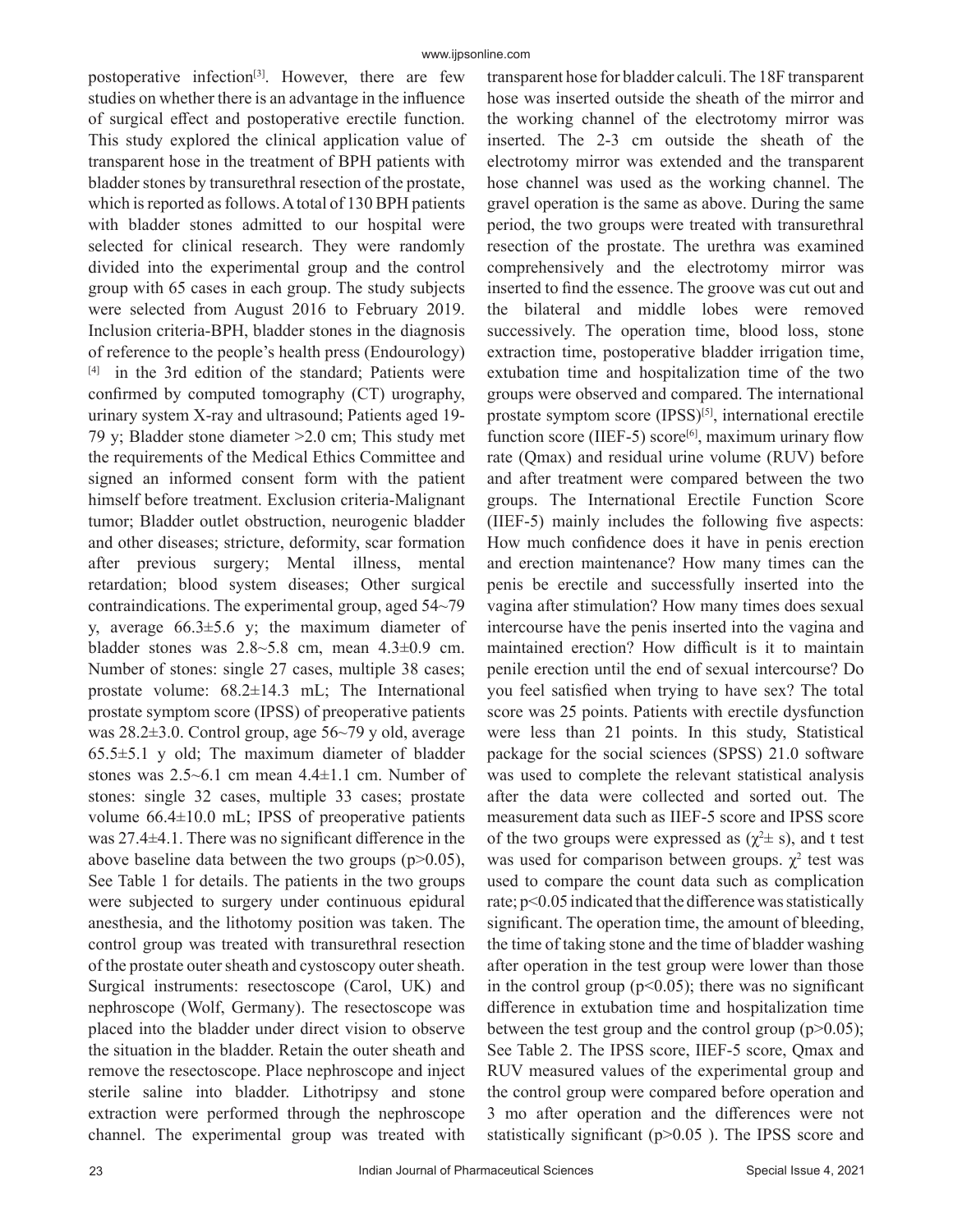RVU measurement of the two groups at 3 mo after operation were significantly lower than those before operation  $(p<0.05)$  and the IIEF-5 score was significantly higher than that before operation  $(p<0.05)$ see Table 3. After operation, the complication rate of the experimental group was 4.62 % lower than that of the control group (p>0.05); See Table 4. BPH with bladder stones are common in clinical work. Transurethral resection of prostate is the gold standard for the treatment of BPH. In the treatment of BPH with bladder stones, lithotripsy or stone removal should be performed simultaneously in transurethral resection of prostate<sup>[7]</sup>.The traditional cystolithotomy has great trauma and poor acceptance. In recent years, with the rapid development of endoscopic surgery in urology, most patients can achieve good lithotripsy effect after transurethral endoscopic treatment[8]. However, the current endoscopic treatment of BPH with bladder stones is not perfect. Since the traditional cystoscopy sheath and prostate electrocision sheath are metal materials, they are opaque and have blind field outside the sheath, which will seriously affect the work efficiency<sup>[9]</sup>. Since the stones are easy to roll in the process of lithotripsy and the broken stones are easy to drift to hidden positions such as bladder folds and diverticulum, it is difficult for surgeons to quickly and accurately capture the residual stones, resulting in long time consuming and low efficiency of lithotripsy. If intraoperative insertion, exit, rotation of the mirror sheath caused some damage to the urethra, increase the risk of surgery<sup>[10]</sup>. If the lithotripsy time is prolonged, it is easy to cause bladder mucosa edema and brittleness, which increases the risk of intraoperative bladder perforation and postoperative infection<sup>[11]</sup>. In particular, for patients with cardiopulmonary basic diseases, the extension of operation time will increase the risk of operation. Some patients need to undergo and the operation risk and cost increase, which is also easy to cause doctor-patient conflicts<sup>[12]</sup>. In this study, in view of the defects of the traditional cystoscope sheath and the external sheath of the prostate electrotomy mirror affecting the field of vision, the transparent hose lithotripsy was applied in the sheath and good results were achieved. The operation time, blood loss, stone removal time and postoperative bladder irrigation time of the patients treated with transparent hose were lower than those of the patients treated with transurethral resection of prostate sheath and cystoscopy sheath. The extubation time and hospitalization time of the two groups were similar. This is because the hose is transparent, can expand the scope of endoscopic vision, is conducive to the surgeon quickly and accurately determine and lock the location of stones, more conducive to accurate operation, so the use of transparent hose assisted stone extraction can reduce the difficulty of surgery, shorten the operation time, stone extraction time, postoperative bladder irrigation time and reduce surgical trauma, reduce blood  $loss^{[13]}$ . In this study, the urination symptoms and erectile function of the patients were evaluated at 3 mo after operation. It was found that the IPSS score and RUV measured value of the two groups were significantly lower than those before operation and the IIEF-5 score was significantly higher than that before operation, but there was no significant difference between the two groups at 3 mo after operation. This result suggests that transurethral resection of the prostate combined with stone extraction has a good effect in the treatment of BPH with bladder stones, which can effectively improve the urination symptoms and erectile function of patients. Transparent hose-assisted lithotripsy did not significantly improve the urination symptoms and erectile function of patients. This may be because the improvement of micturition symptoms and erectile function of patients is related to the surgical effect of transurethral resection of the prostate and the use of transparent hose has no effect on transurethral resection of the prostate<sup>[14-16]</sup>. Postoperative follow-up showed that the risk of postoperative complications such as urethral injury, bladder perforation, postoperative infection and residual stones in patients with transparent hose-assisted lithotripsy was lower than that in patients with transurethral resection of prostate sheath and cystoscopy sheath-assisted lithotripsy. This is because the diameter of the transparent hose is 18F and the joint working channel is suitable after the nephroscope is inserted. This is because the diameter of the transparent hose is 18F and the joint working channel is suitable after the nephroscope is inserted. The diameter of the external sheath of the transurethral resection of prostate is 26 Fr. The larger diameters makes the bladder perfusion fluid loss too fast, the bladder is empty, the bladder mucosal fold is excessive and the bladder stones are hidden in the fold, which makes it difficult for the surgeon to find gravel and leads to residual stones. Small working channel can lead to excessive bladder filling, bladder wall thinning, easy to damage perforation. The tube of transparent hose is soft and has little damage to the urethra and bladder, which is conducive to reducing iatrogenic injury and increasing surgical safety<sup>[17-19]</sup>. The surgical treatment of BPH with bladder calculi can reduce surgical trauma and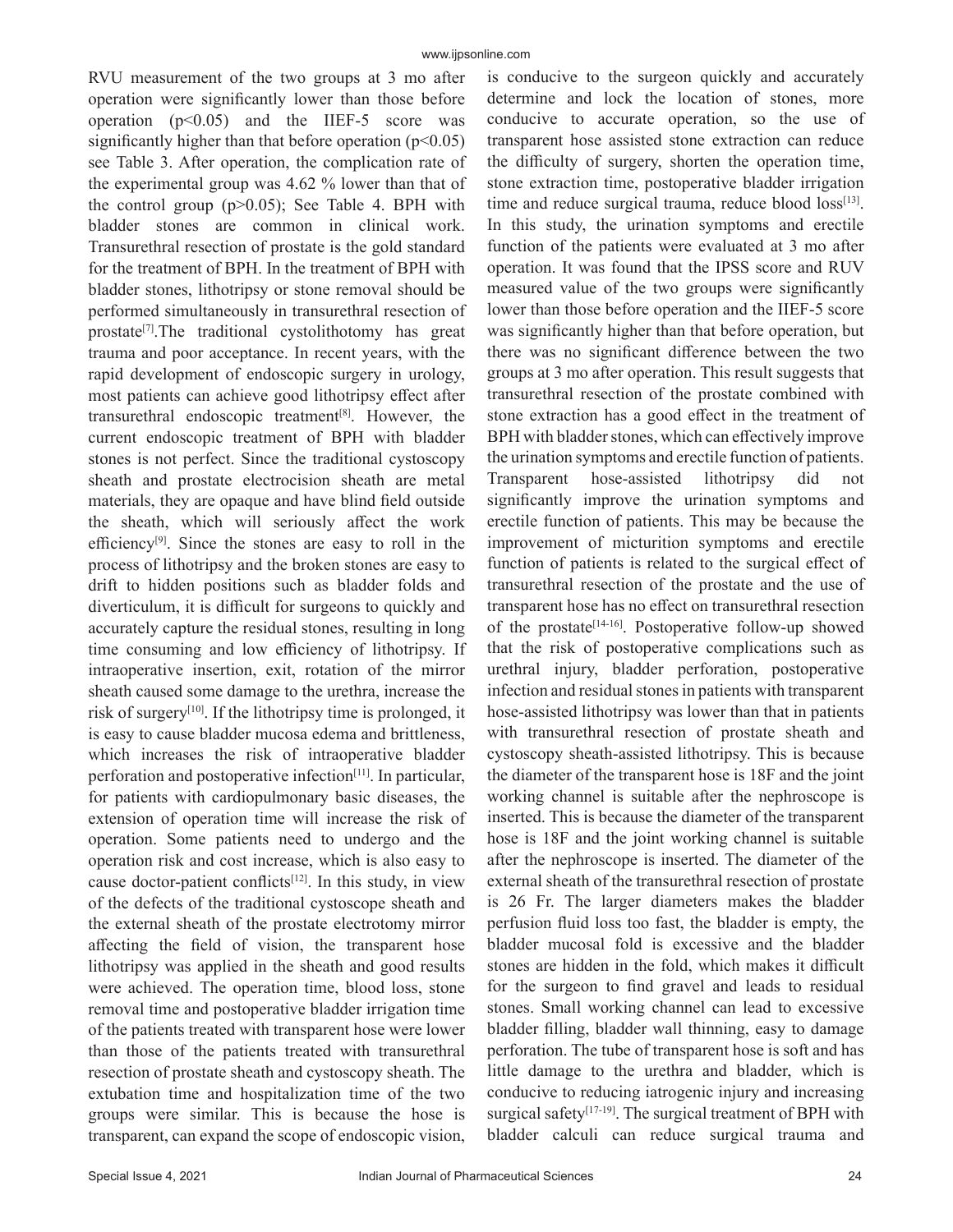accelerate the rehabilitation of patients if bladder calculi can be treated simultaneously with transurethral resection of prostate. However, due to the opacity of the traditional cystoscopy sheath and the outer sheath of the prostate electrotomy mirror, the blind area of the intraoperative visual field is not conducive to the simultaneous implementation of the two surgeries, which increases the difficulty of surgery.In this study, transparent hose was used to solve this problem, which greatly reduced the difficulty of dealing with bladder stones at the same time of transurethral resection of the prostate. It had certain advantages in shortening the

operation time, reducing intraoperative bleeding, accelerating postoperative recovery and reducing surgical complications. At the same time, it did not affect the improvement of urination symptoms and erectile function of patients, which was worthy of clinical application. In summary, the application of transparent hose in the treatment of BPH patients with bladder stones has the effects of shortening operation time, reducing intraoperative bleeding, accelerating postoperative recovery and reducing surgical complications.

|                      |    |                | <b>Maximum</b>            |        | Number of stones | Prostate        | <b>IPSS</b> score<br>(points) |
|----------------------|----|----------------|---------------------------|--------|------------------|-----------------|-------------------------------|
| Group                | n  | Age $(y)$      | diameter of<br>stone (cm) | Single | Multi            | volume (mL)     |                               |
| Observation<br>group | 65 | $66.3 \pm 5.6$ | $4.3 \pm 0.9$             | 27     | 38               | $68.2 \pm 14.3$ | $28.2 + 3.0$                  |
| Matched group        | 65 | $65.5 \pm 5.1$ | $4.4 \pm 1.1$             | 32     | 33               | $66.4 \pm 10.0$ | $27.4 + 4.1$                  |
| $t/\chi^2$           |    | 0.852          | $-0.567$                  | 0.776  | 0.832            | 1.270           | p                             |
| p                    |    | 0.396          | 0.572                     | 0.378  | 0.407            | 0.207           |                               |

## **TABLE 1: COMPARISON OF BASELINE DATA OF TWO GROUPS OF RESEARCH OBJECTS**

#### **TABLE 2: ANALYSIS OF SURGICAL AND POSTOPERATIVE TWO GROUPS (**χ**<sup>2</sup> ±s)**

| Group                | n  | <b>Operation</b><br>time (min) | <b>Surgical</b><br>bleeding (mL) | Time to take<br>stone (min) | <b>Bladder</b><br>irrigation<br>time (h) | <b>Extubation</b><br>time (d) | Length of<br>stay (d) |
|----------------------|----|--------------------------------|----------------------------------|-----------------------------|------------------------------------------|-------------------------------|-----------------------|
| Observation<br>group | 65 | $134.9 \pm 18.0$               | $81.3 \pm 27.6$                  | $29.6 \pm 7.4$              | $48.1 \pm 8.5$                           | $5.2 + 1.0$                   | $6.3 \pm 1.2$         |
| Matched group        | 65 | $158.0+22.1$                   | $108.0 + 30.1$                   | $45.0+9.8$                  | $52.3 + 9.4$                             | $5.4 \pm 1.3$                 | $6.7 \pm 1.5$         |
|                      |    | $-6.534$                       | $-5.271$                         | $-10.111$                   | $-2.672$                                 | $-0.983$                      | $-1.679$              |
| p                    |    | 0.000                          | 0.000                            | 0.000                       | 0.009                                    | 0.327                         | 0.096                 |

## **TABLE 3: CHANGES OF IPSS SCORE, SEXUAL FUNCTION AND URINARY FUNCTION BEFORE AND AFTER OPERATION IN TWO GROUPS (**χ**<sup>2</sup> ±s)**

|                      |    | IPSS score (points) |                         | IIEF-5 score (points) |                         | $Qmax$ (mL/s)   |                         | $RVU$ (mL)       |                         |
|----------------------|----|---------------------|-------------------------|-----------------------|-------------------------|-----------------|-------------------------|------------------|-------------------------|
| Group                | n  | Preoperative        | 3 mo after<br>operation | Preoperative          | 3 mo after<br>operation | Preoperative    | 3 mo after<br>operation | Preoperative     | 3 mo after<br>operation |
| Observation<br>group | 65 | $28.2 \pm 3.0$      | $5.1 \pm 1.4^*$         | $22.3 \pm 2.9$        | $22.7 \pm 3.0$          | $8.04 \pm 2.11$ | $19.63 \pm 3.28^*$      | $98.7 \pm 12.8$  | $10.3 \pm 3.0*$         |
| Matched<br>group     | 65 | $27.4 + 4.1$        | $5.4 \pm 1.7^*$         | $21.8 + 4.1$          | $22.2 \pm 3.2$          | $8.44 \pm 2.31$ | $19.21 \pm 3.05^*$      | $101.4 \pm 16.5$ | $11.4 \pm 3.8^*$        |
| t                    |    | 1.27                | $-1.098$                | 0.803                 | 0.919                   | $-1.031$        | 0.756                   | $-1.042$         | $-1.832$                |
| p                    |    | 0.207               | 0.274                   | 0.424                 | 0.36                    | 0.305           | 0.451                   | 0.299            | 0.069                   |

Note: Comparison with this group before operation; \*p<0.05